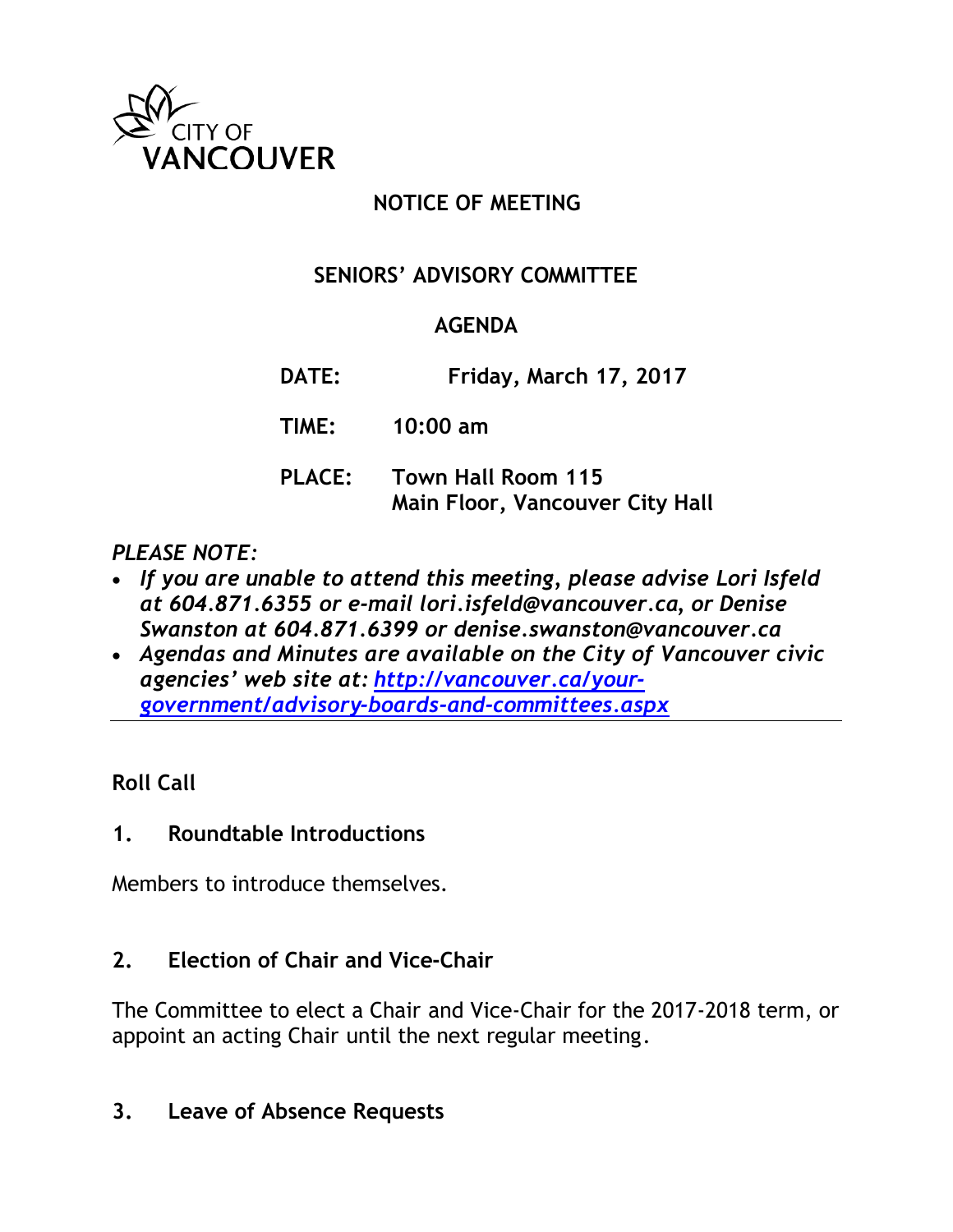### **4. Approval of Minutes**

The minutes of the [Seniors' Advisory Committee Meeting of January 27,](http://vancouver.ca/docs/council/sadv20170127min.pdf) [2017,](http://vancouver.ca/docs/council/sadv20170127min.pdf) for approval.

### **5.** Bucketwheel Place 10:20-10:40

Engineering Staff to provide an overview of this project and update members on the current proposal.

# **6. Approval of 2017 Meeting Schedule 10:40-10:45**

The Committee to approve a revised meeting schedule for 2017.

### **7. Committee Orientation 10:45-11:05**

The Meeting Coordinator will provide a brief overview of member obligations and expectations.

Members are requested to review the following prior to the meeting:

- Guidelines for Civic Agencies (attached)
- Terms of reference, Who We are, Meeting Schedule, and Our Progress on the [Committee Webpage](http://vancouver.ca/your-government/seniors-advisory-committee.aspx)
- [Code of Conduct](http://vancouver.ca/files/cov/boards-committees-code-of-conduct.pdf)

## **8. Review of Past Committee Activities 11:05-11:15**

The past Chair to provide an overview of Committee activities from 2015- 2017.

Members are requested to review the [2016 Annual Report to Council –](http://vancouver.ca/files/cov/annual-activities-report-for-advisory-committees.pdf)  [Advisory Committees,](http://vancouver.ca/files/cov/annual-activities-report-for-advisory-committees.pdf) prior to the meeting.